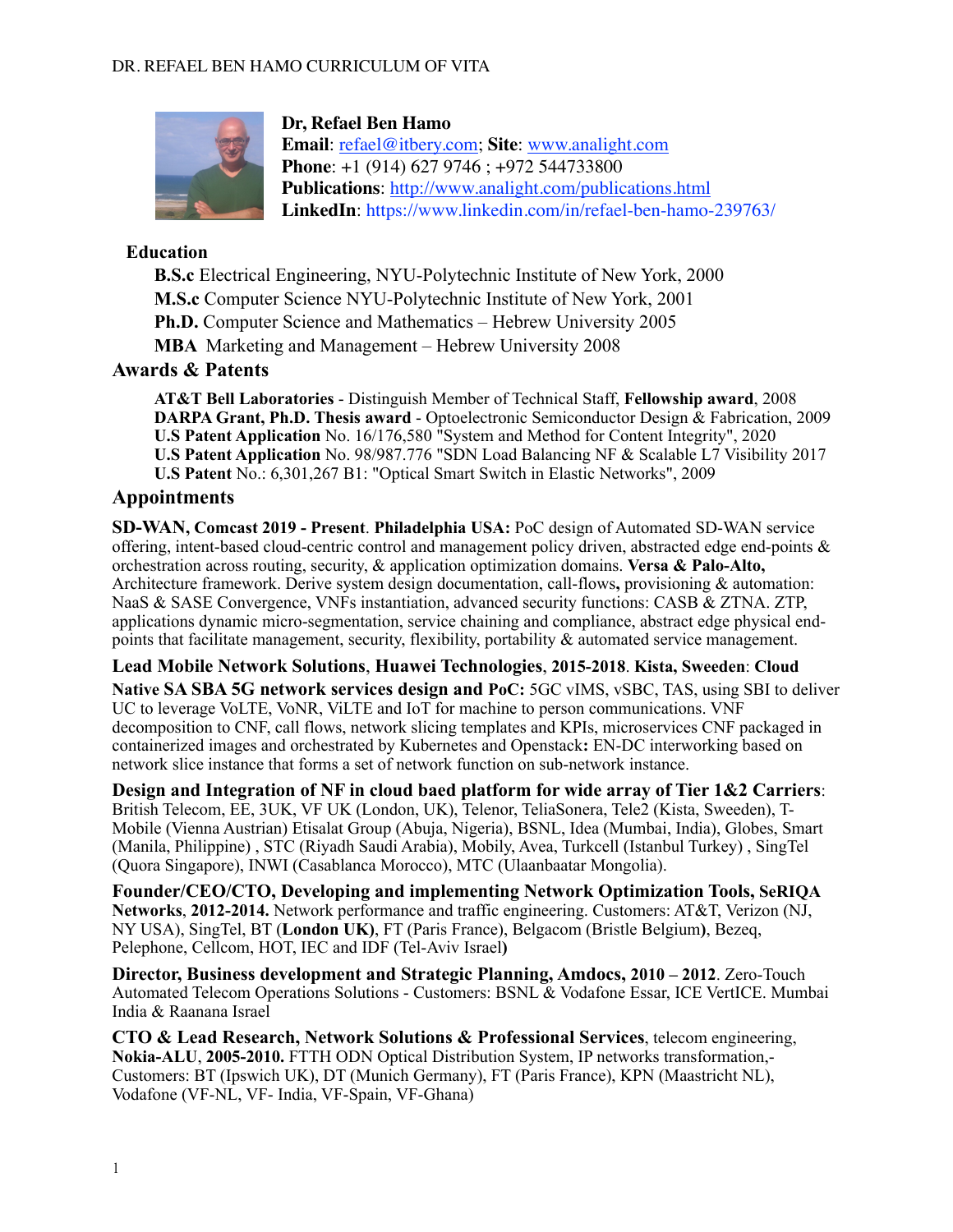**DMTS, Optical and Packet Network Research**, **AT&T Bell Laboratories 2000-2005** Algorithms Design, Planning, Simulations and development for global packet network NJ **USA.**

# **Area of Expertise**

**SD-WAN Services and Operations Architecture redesign and PoC to provide automated service offerings**: The SD-WAN is based on Versa using edge as policy enforcement and integration point and Amdocs available & active inventory. The proposed PoC is based on Palo-Alto, SASE: NGFW and UTM, provisioning and activation, automated service management from the enterprise portal, service assurance, policy management and zero-touch real-time operations, WAN optimization, service aware routing and traffi c steering, KPI assessment, monitoring and analytics.

**PoC Standalone 5GC IMS based service design and deployment**: Initial services offerings include voice and video conferencing, eMBB & mMTC. The architecture is based on microservices NF packaged in containerized image and orchestrated by Kubernetes on network slice instance. The network slice instances are based on VNF decomposition, the CNF are monitored & integrated using automated data analytics: AI and ML. Enabling FWA, eMBB, URLLC & mMTC using SBA & MEC

**Data analytics and quantitative modelings** for devices and wireless networks to improve device performance, quality, user QoE, QoS. Device analytics and performance, RF performance, device quality, device antenna performance, device readiness. Statistical modeling of wireless network and device QoS/ KPI/KQI, user behaviors. Visualize the analytical results using data visualization tools. ML algorithms: forecasting, clustering, classification, reinforcement learning, deep learning. Data extraction/ transformation/loading, text mining and statistical analysis using Python, R, Matlab, VBA, Java Scripts. Spark, Hadoop, MySQL, MS Excel, VBA, TeraData SQL, MS SQL.

**Services and Operations Architecture Design and Deployment:** PoC for VF: vEPC, vCPE, vDNS, v/eMBB, eSIM, vIMS, vVoLTE, vVoWiFi, vVoMBB, vVoiceMail, vEmail, vMTAS, vHLR & vHSS using Telco cloud deployment. In M/R/E- CORD, ONOS and ONAP for wireless, terrestrial, and optical networks, IP-MPLS, SD-WAN, access and core transport networks

**Integration**: multi-vendor ecosystem, VIM/NFVI and PNFs, data models, on-boarding, resilience applications decompose into smaller functionalities that runs on cloud platform, PaaS APIs services

**Manage research team**: network security, embedding VNF descriptors & SDN reroute of malicious traffic. DLT for E2E content integrity, protecting communication channels from adversary attack

**Plan services automation**: provisioning and activation, 5G and LTE network slice instantiation of chained VNF in cloud core for FWA

**Virtualized SGi-LAN**: Chained VNFs, network slice and MEC transparent breakout to optimize mobile carrier's RAN, topology of connections & individual link requirements: throughput & QoS

**Location Based Services:** optimized video quality content delivery to mobile devices, radio analytics with information on estimated downlink radio throughput and adjusting TCP congestion control (social, analytics, video, surveillance, etc.)

**Geospatial Data Network Visualization and Analytics:** data collection and storage, clustering, dispersed analysis, network structures, consumer demand and availability, R and Python

**MEC video streaming trans-multiplexing**: splitting video content into small segment, distributed CDN cashes, MEC video distribution stream analysis & surveillance, WLAN and IP-PBX integration

**Telco cloud services transformation:** plan for vTelco M-CORD and MEC placement and interaction with a vGi-LAN, eNB, gNB, vEPC, eSIM, GCF, NBIoT, workload placement**,** mobile computing services (e.g., offloading video encoding), CaaS (UC embedded SDK), RCS and DaaS, cloud transformation project M-CORD, ToC (Telecom Operation Centre), ONOS for SDN, (ESX/KVM/ OpenNebula, etc.), and vIMS Multi Tenancy Cloud Solution based on Cross-BU solutions